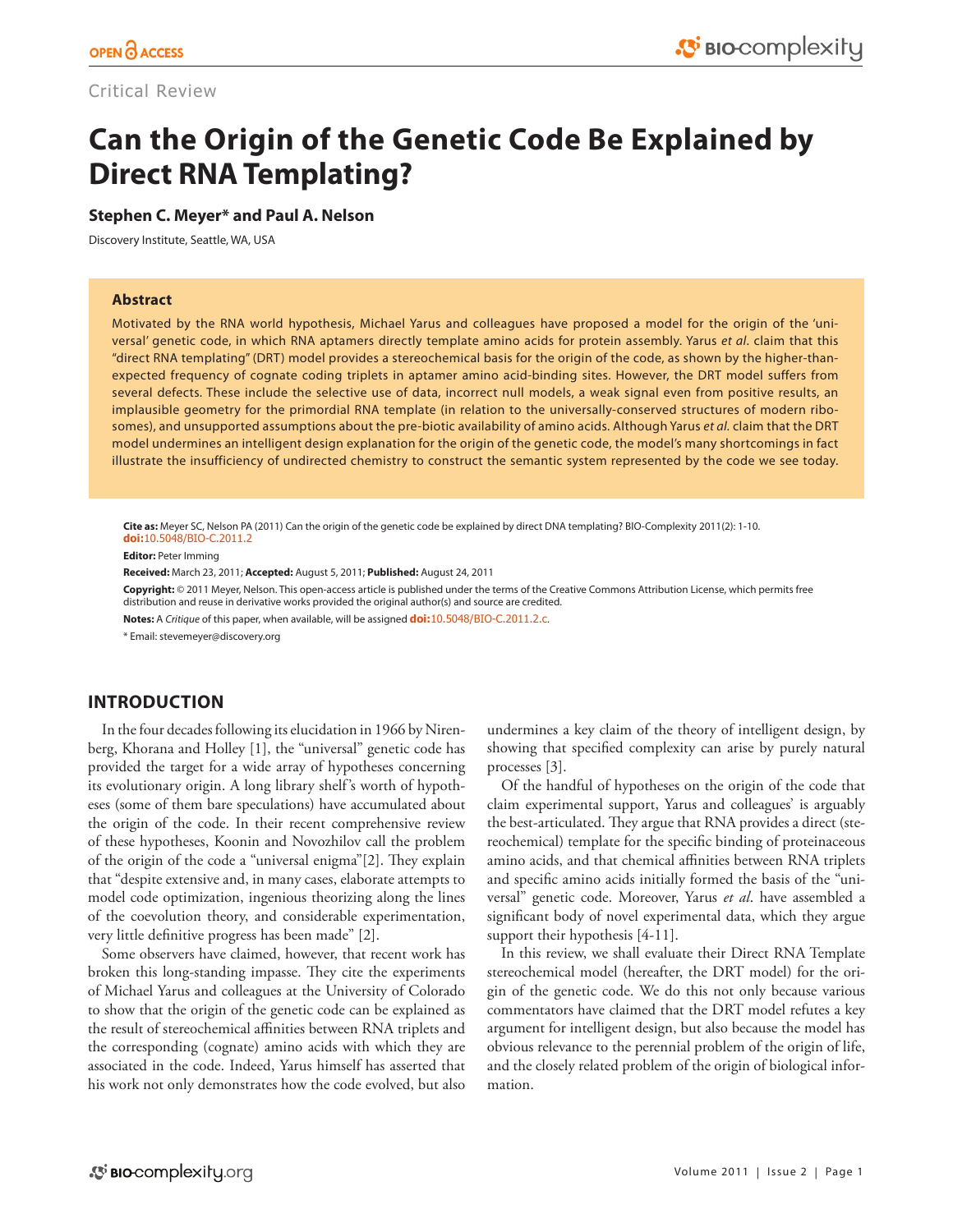### **ANALYSIS**

#### **The genetic code as we find it today**

To judge the significance of the DRT model, laid out most fully by Yarus et al. in their 2009 review [11], we need first to describe what needs to be explained in more detail.

The genetic code as we observe it today is a semantic (symbolbased) relation between (a) amino acids, the building blocks of proteins, and (b) codons, the three-nucleotide units in messenger RNA specifying the identity and order of different amino acids in protein assembly (Fig. 1).

The actual physical mediators of the code, however, are transfer RNAs (tRNAs) that, after being charged with their specific amino acids by enzymes known as aminoacyl transfer RNA synthetases (aaRSs), present the amino acids for peptide bond formation in the peptidyl-transferase (P) site of the ribosome, the molecular machine that constructs proteins.

The secondary structure of a typical tRNA (Fig. 2) reveals the coding (semantic) relations that Yarus *et al*. [11] are trying to obtain from chemistry alone – a quest Yockey has compared to latter-day alchemy [12].

At the end of its 3' arm, the tRNA binds its cognate amino acid via the universally conserved CCA sequence. Some distance away—about 70 Å—in loop 2, at the other end of the inverted cloverleaf, the anticodon recognizes the corresponding codon in the mRNA strand. (The familiar 'cloverleaf' shape represents only the secondary structure of tRNA; its three-dimensional form more closely resembles an "L" shape, with the anticodon at one end and an amino acid at the other.)

Thus, in the current genetic code, there is no direct chemical interaction between codons, anticodons, and amino acids. The anticodon triplet and amino acid are situated at opposite ends of the tRNA: the mRNA codon binds not to the amino acid directly, but rather to the anticodon triplet in loop 2 of the tRNA.

Since all twenty amino acids, when bound to their corresponding tRNA molecules, attach to the same CCA sequence at the end of the 3' arm, the *stereochemical* properties of that nucleotide sequence clearly do not determine which amino

|   | U                      | C                  | А                   | G                   |
|---|------------------------|--------------------|---------------------|---------------------|
| U | UUU Phenylalanine      | <b>UCU Serine</b>  | UAU Tyrosine        | <b>UGU Cysteine</b> |
|   | UUC Phenylalanine      | <b>UCC Serine</b>  | UAC Tyrosine        | <b>UGC Cysteine</b> |
|   | UUA Leucine            | <b>UCA Serine</b>  | UAA Stop            | <b>UGA Stop</b>     |
|   | UUG Leucine            | <b>UCG Serine</b>  | <b>UAG Stop</b>     | UGG Tryptophan      |
| C | CUU Leucine            | CCU Proline        | CAU Histidine       | CGU Arginine        |
|   | CUC Leucine            | CCC Proline        | CAC Histidine       | CGC Arginine        |
|   | CUA Leucine            | CCA Proline        | CAA Glutamine       | CGA Arginine        |
|   | CUG Leucine            | CCG Proline        | CAG Glutamine       | CGG Arginine        |
| A | AUU Isoleucine         | ACU Threonine      | AAU Asparagine      | <b>AGU Serine</b>   |
|   | AUC Isoleucine         | ACC Threonine      | AAC Asparagine      | AGC Serine          |
|   | AUA Isoleucine         | ACA Threonine      | AAA Lysine          | AGA Arginine        |
|   | AUG Methionine (Start) | ACG Threonine      | AAG Lysine          | AGG Arginine        |
| G | GUU Valine             | <b>GCU</b> Alanine | GAU Aspartic        | <b>GGU Glycine</b>  |
|   | GUC Valine             | GCC Alanine        | GAC Aspartic        | <b>GGC Glycine</b>  |
|   | GUA Valine             | <b>GCA Alanine</b> | <b>GAA Glutamic</b> | GGA Glycine         |
|   | GUG Valine             | GCG Alanine        | <b>GAG Glutamic</b> | GGG Glycine         |

**Figure 1. The 'universal' genetic code. doi:**[10.5048/BIO-C.2011.2.f1](http://dx.doi.org/10.5048/BIO-C.2011.2.f1)



**Figure 2. The tertiary structure of phenylalanine tRNAphe from yeast.** The boxed area is a schematic diagram of the same tRNA, illustrating its typical cloverleaf secondary structure. Both are colored identically. Adapted from an image by Yikrazuul obtained from Wikimedia Commons [\(http://](http://commons.wikimedia.org/wiki/File:TRNA-Phe_yeast_1ehz.png) [commons.wikimedia.org/wiki/File:TRNA-Phe\\_yeast\\_1ehz.png\)](http://commons.wikimedia.org/wiki/File:TRNA-Phe_yeast_1ehz.png) under the Creative Commons Attribution License. **doi:**[10.5048/BIO-C.2011.2.f2](http://dx.doi.org/10.5048/BIO-C.2011.2.f2)

acids attach, and which do not. The CCA sequence is indifferent, so to speak, to which amino acids bind to it (just as the sugar-phosphate backbone in DNA is indifferent to which nucleotide bases bind to it). Seen from the bottom-up perspective of chemistry, therefore, the code is *physically* arbitrary.

Nevertheless, tRNAs are *informationally* (i.e., semantically) highly specific: protein assembly and biological function—but not chemistry—demand such specificity. As noted, in the current code, codon-to-amino acid semantic mappings are mediated by tRNAs, but also by the enzymatic action of the twenty separate aminoacyl-tRNA synthetases ("aaRSs"). Most cells use twenty aaRS enzymes, one for each amino acid. Each of these proteins recognizes a specific amino acid and the specific anticodons it binds to within the code. They then bind amino acids to the tRNA that bears the corresponding anticodon.

Thus, instead of the code reducing to a simple set of stereochemical affinities, biochemists have found a functionally interdependent system of highly specific molecules, including mRNA, a suite of tRNAs, and twenty specific aaRS enzymes, each of which is itself constructed from information stored on the very DNA strands that the system as a whole decodes. Attempts to explain one part of the integrated complexity of the gene-expression system, namely the genetic code, by reference to simple chemical affinities lead not to simple rules of chemical attraction, but instead to an integrated system of multiple large molecular components. While this information-transmitting system exploits (i.e., uses) chemistry, it is not *reducible* to direct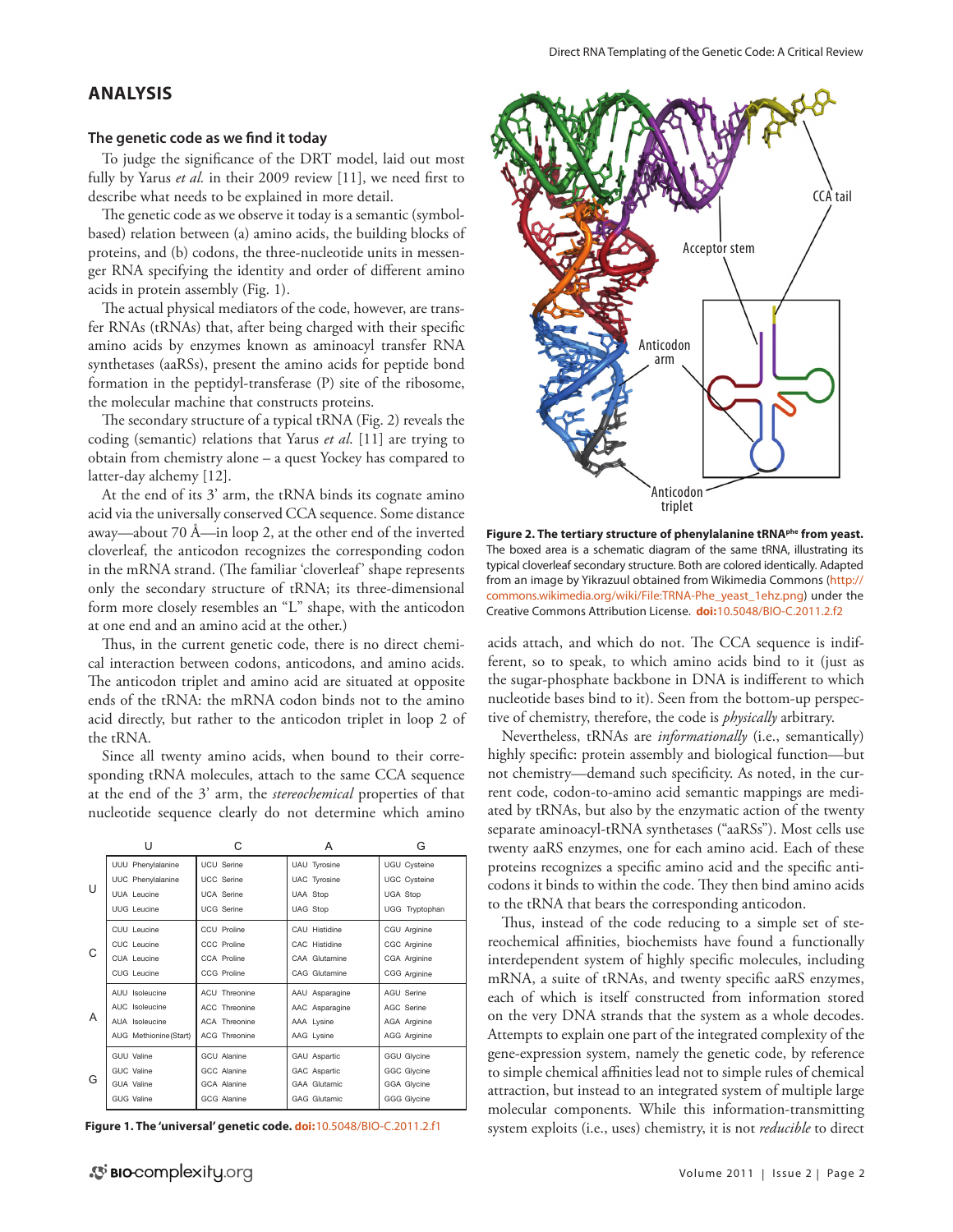

**Figure 3. The structures of the eight amino acids assayed by Yarus** *et al***. [11]. doi:**[10.5048/BIO-C.2011.2.f3](http://dx.doi.org/10.5048/BIO-C.2011.2.f3)

chemical affinities between codons or anticodons and their cognate amino acids.

But suppose nonetheless that one wanted to derive the semantic or informational properties of this system, which are essential for *biological* function—in particular, the codon-toamino acid mappings of the genetic code—from chemistry alone, which is indifferent to biological function. That is what Yarus and colleagues set out to do, because their bottom-up, undirected-physics-leads-to-life perspective requires that such a causal story be told, somehow.

Before we summarize their series of experiments, however, we should take note of a plain fact too readily forgotten. As Koonin and Novozhilov observe, a pervasive air of unreality hangs over studies on the origin of the genetic code [2]. Charitably, one might allow that some intractable problems in the pathway from chemicals to life can be leapfrogged, or bracketed, while others are attacked – along the lines of a "let's pretend we will eventually solve that puzzle over there, while we work on this one here" attitude.

But charity can be abused. Synthesizing large pools of RNAs by direct intelligent intervention, for instance, and then claiming that one has modeled undirected abiogenesis on the early Earth, does not count as provisionally bracketing a problem. Thus, we will borrow Koonin and Novozhilov's description, "dubious relevance" [2], to flag various aspects of the experiments of Yarus *et al.*, to keep biological reality reasonably close at hand.

#### **What Yarus** *et al.* **found and how they interpreted their results**

Under the RNA world hypothesis, RNAs known as ribozymes must have once performed essential biochemical functions performed by modern proteins, such as binding specific amino acids for protein assembly (as is carried out today by aaRS enzymes in concert with tRNAs). In the late 1980s, motivated by the RNA world scenario, Yarus *et al.* began to look for RNA-amino acid affinities, because "a translation system made of RNA [i.e., RNA alone, as posited to have existed in the RNA

world] must also show chemical selectivity (or there will be no coding)" [11]. Yarus *et al.* posit an early state in which RNA molecules with certain base sequences differentially attract the particular amino acids with which they are associated in the modern genetic code – thus enabling the code to arise directly from stereochemical associations.

Yarus found support for this thesis in an early experiment [4], in which he discovered a differential bonding affinity between the amino acid arginine and RNA bases at the active site in the group I intron of *Tetrahymena*, a ciliated protozoan. He found that arginine inhibits the self-splicing reaction of the group I intron by preferentially binding to sequences containing nucleotides corresponding to arginine codons (AGA, CGA, and AGG). These data led Yarus *et al.* to speculate that the group I intron represented a molecular fossil—showing the *specific* binding of amino acids directly by RNA—which he claimed "developed from an ancient RNA codon-amino acid interaction" [5].

The arginine result was suggestive enough to send Yarus and his colleagues on a search for other amino acid-RNA sequence affinities. To do this, they looked for RNA strands that bound certain amino acids preferentially, from a class of RNA molecules now dubbed *aptamers*. Using the directed evolution method SELEX, in which large pools of random RNA strands are synthesized and then sifted for particular functions (in this case, amino acid binding), Yarus *et al.* [11] generated and characterized a variety of aptamers for eight amino acids: arginine, histidine,isoleucine, phenylalanine, tryptophan, tyrosine, leucine, and glutamine (Fig. 3).

Yarus *et al.* argued that, for six of the eight amino acids they reported (all but leucine and glutamine), "coding triplets [codons]...were unexpectedly frequent in cognate RNA-amino acid binding sites" [11]. Given their null hypothesis, namely "that cognate coding triplets are equally frequent everywhere [in any RNA strand], inside and outside RNA binding sites" [11], they argued that "there is no doubt that cognate coding triplets are disproportionately present in the simplest RNAbinding sites for amino acids" [11]. Thus, they conclude, "there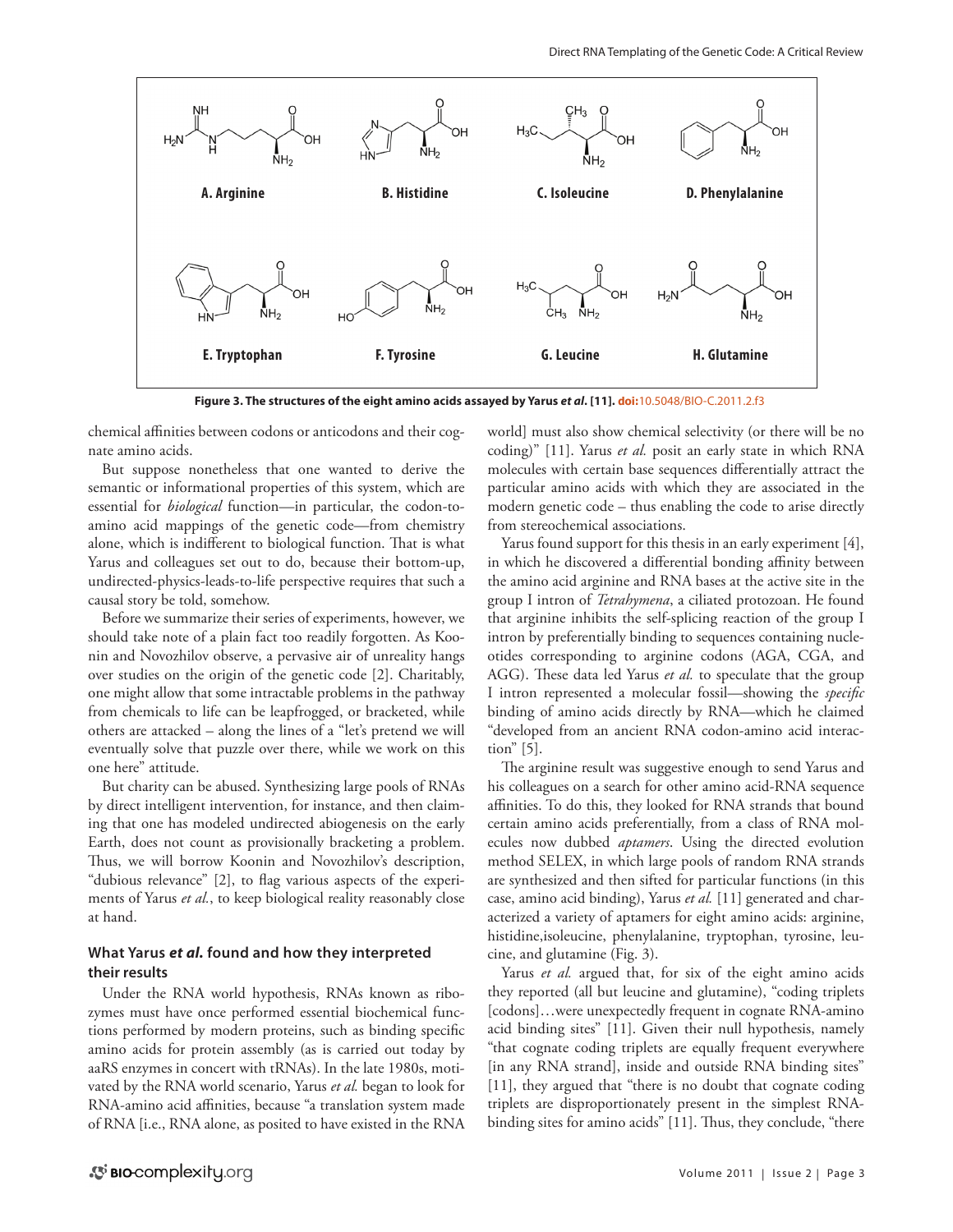was likely a stereochemical era during the evolution of the genetic code, relying on chemical interactions between amino acids and the tertiary structures of RNA binding sites" [11].

It is this conclusion that some commentators cite as refuting the "very heart" of intelligent design [13] and as "a serious flaw" [14] in design arguments. *Contra* design, these commentators assert, chemistry alone constructs biological information, because undirected stereochemistry can build the first stages of the genetic code.

But is this true? To see why it is not, we shall examine the problems with Yarus *et al.'*s DRT model, in order of increasing severity.<sup>1</sup>

#### **Statistical significance of the DRT model**

Yarus *et al.* argue that code-relevant triplets (for cognate amino acids) occur far more than expected, assuming an equal frequency distribution, in the amino acid binding sites of the RNAs that they isolated. This is a statistical significance argument, and like all such, depends critically on background assumptions and the available data. Significance can evaporate, given a different null hypothesis and/or a larger data set. SELEX methods present just such a problem.

Think about the difficulty this way. Suppose one works on a commercial fishing boat, which uses a trawl net. Every day the trawl brings in all kinds of items from the sea, only some of which are marketable fish. The remainder, the crew tosses back into the ocean.

Now, it would be wrong to describe the daily *total haul* only in terms of the fish the crew *keeps*. In a similar fashion, SELEX methods, starting from large pools of random RNAs, capture many different sequences, and investigators must decide which RNAs to keep and analyze further. Under these circumstances, one must guard carefully against introducing a selection bias. The fish stored in the hold, so to speak, are *not* all the fish the trawl captured. Landweber and Knight describe the potential problem:

Diverse RNA sequences can perform the same task: in SELEX experiments, dissimilar molecules survive many cycles of harsh selection…Few of these sequences are ever further characterized. Consequently, it is possible to choose post-hoc from the same experiments a set of sequences that either does or does not show any particular desired property. [16]

Ellington *et al.* bring the point home:

The choice of which aptamers to analyze can also significantly influence the statistical validity of the association…In attempting to establish a connection between aptamers and codons one assumes that the aptamers are the product of random sequence; that is, if there is a bias to be discovered, it should be a bias imposed by nature and not by man. [17]

Have Yarus *et al.* introduced such biases into their statistical analysis? The answer appears to be a troubling 'Yes,' as a careful analysis of their 2009 review article makes clear.

Recall that SELEX methods may capture a diversity of RNA sequences "that perform the same task" [13]. For example, when isolating tryptophan-binding RNAs, Yarus *et al.* found RNA sequences (aptamers) with a conserved region, which they dubbed the CYA Trp motif. But they also found 19 unique sequences that, while binding tryptophan, *lacked* the CYA motif. Yet Yarus *et al.* failed to consider these sequences in their analysis. As they acknowledged:

Nineteen unique sequences (12% of the pool) that do not contain the conserved elements were not tested… In summary, more than one RNA folding fulfilled the selection requirement. There seem to be several ways to construct an RNA site with affinity for tryptophan. [10]

The SELEX trawl captured several RNA sequences that bind tryptophan. Therefore, to avoid bias, all of these sequences should be analyzed statistically—not simply the motifs that look interesting on the stereochemical hypothesis (i.e., sequences exhibiting a disproportionate representation of code-relevant triplets). Otherwise, the screening criteria may artificially amplify the signal the investigators purport to have found—rather like catching both salmon and mackerel, throwing away the mackerel, and then claiming that the trawl caught only salmon.

Additional evidence that Yarus *et al.* set aside data failing to fit their hypothesis can be found when one examines amino acids that don't appear in the list of eight above [11]. Consider valine, for instance. One might think that Yarus *et al.* had yet to investigate RNA binding affinities for valine, but in fact, they did [7].

So why doesn't valine figure in the 2009 statistical analysis, or in Yarus's book [3] on the subject? They did not find coderelevant triplets in the binding site of the valine aptamer. Here's how they explain their omission of the valine results:

The prevalent valine site in RNA is an internal loop, 4 over 10 nucleotides. Its derivation did not permit deduction of RNA site nucleotides, so we have not used it below for coding triplet calculations. [11]

This sounds reasonable—except that in 1998, Yarus *et al.* noted that they had *failed to find* cognate triplets in the valine binding site [18]. They explicitly contrasted that negative result with the positive arginine and group I intron results:

<sup>&</sup>lt;sup>1</sup> Although we will not discuss the problem in any detail, we note here that Yarus *et al.* should be modeling activated amino acids, i.e., those already chemically prepared for peptide coupling reactions. Using free amino acids in SELEX experiments represents yet another biochemically implausible aspect of such methods. Activated amino acids (where the carboxyl group of the amino acid is coupled to the 3'-terminal A nucleotide of its corresponding tRNA, as universally employed in organisms during protein assembly) bind very differently than free amino acids. The point can be illustrated by considering the difficulty of peptide synthesis under artificial (human-directed) conditions: "[F]orming the bonds among the 20 different amino acids a sufficient number of times to synthesize a protein still taxes the ingenuity of synthetic chemists. The main problem is the diversity of functional groups on the amino acid side chains. To prevent the participation of these groups in undesirable reactions during the formation of a desired peptide bond, all such reactive groups must be blocked during the synthesis, and the blocking groups must be removed completely after the synthesis. A large number of blocking groups have been developed, each with advantages and disadvantages…Although the synthesis of many peptides is now routine and performed by automatic instruments, the synthesis of many other peptides requires careful consideration of tactics." [15]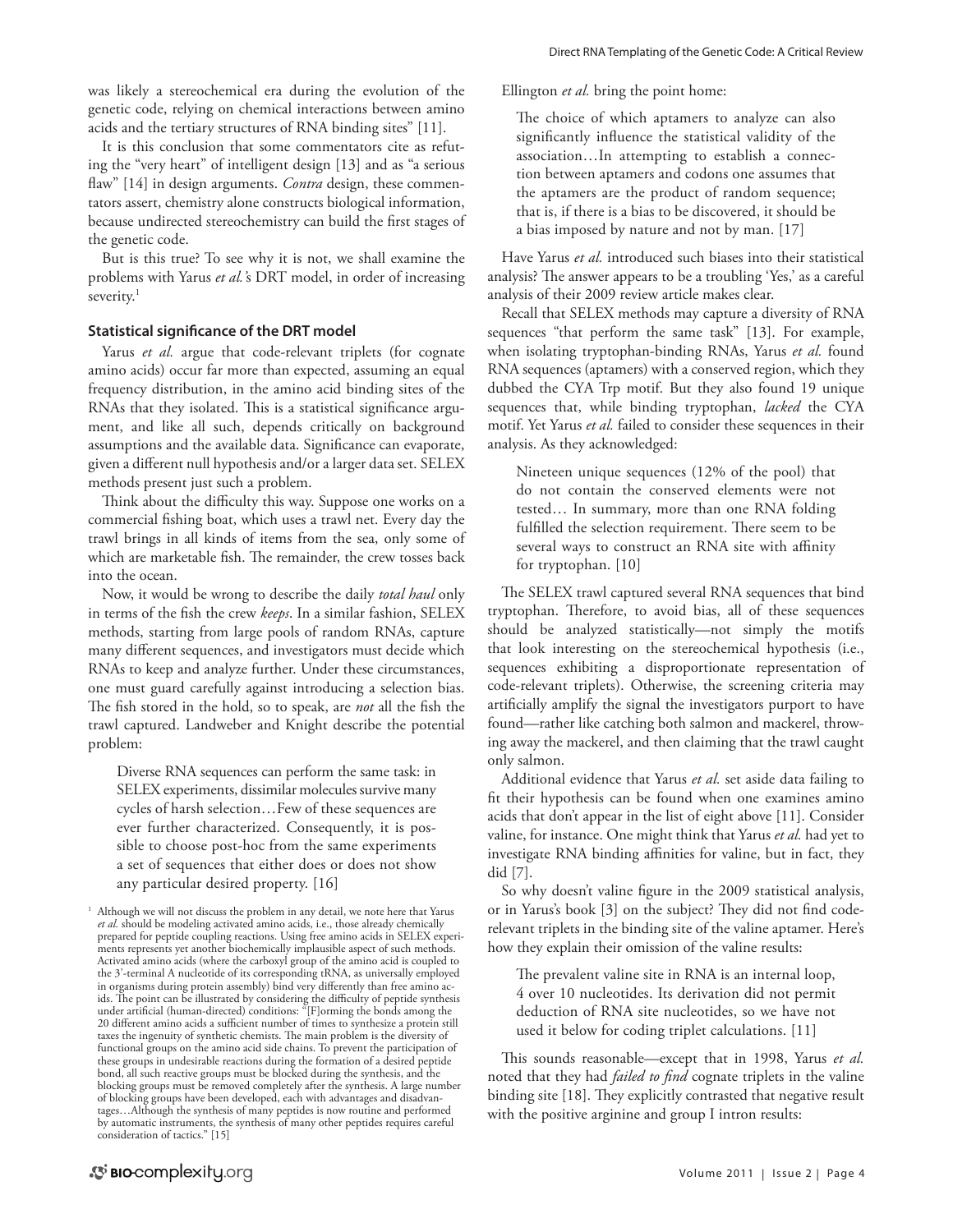Such functional coding triplets were not found in the selected valine site (Majerfeld & Yarus, 1994), but are frequent among *in vitro*-selected argininebinding RNAs (Yarus, 1998) and have been found in a natural binding site, the group I intron (Yarus, 1998)…This supports a stereochemical basis for the genetic code….[18]

Further, in the same 1998 paper, Yarus *et al.* describe the nucleotide composition of the valine binding site. "Similarities between the valine and isoleucine sites are easily found," they write. "Both contain conserved strings of G's with apposed U's" [18].

Thus, the claim of Yarus *et al.* 2009 [11], that the valine RNA aptamer results were too poorly characterized to allow their inclusion in the statistical analysis, appears to be contradicted by their earlier publications. Omitting the valine data biases the 2009 analysis in favor of the stereochemical hypothesis.

This biasing underscores another issue. Yarus *et al.* [11] used the wrong null hypothesis to demonstrate codon specificity. They tested for a higher concentration of cognate codons in the amino-acid binding sites of their aptamers, as opposed to the non-amino acid binding nucleotides of the aptamers. But this would be the correct null hypothesis only if Yarus *et al.* had examined *all* relevant RNA sequences (aptamers).

The correct null hypothesis asks whether *non-cognate* triplets are found as often as cognate triplets in the binding sites of *all* aptamers for a given amino acid. However, because Yarus *et al.* evince little curiosity about those unique aptamers that bound amino acids, yet lacked conserved sequence motifs, it is impossible to use the correct null hypothesis. The other sequences have already been tossed back into the ocean. The null hypothesis Yarus *et al.* [11] actually employed, therefore, asks only about the frequency of cognate triplets in the binding sites of the aptamers that they selected for analysis – which looks exactly like the sort of illegitimate statistical bias Ellington *et al.* described as "imposed…by man" [17].

#### **Turning defects into virtues**

To establish some chemical affinity Yarus *et al.* must not only show that specific amino acids bind to RNA aptamers, but that amino acids are binding to the RNA where their cognate codons are present or disproportionately concentrated. Yet their own results show more failure than success in establishing a concentration of relevant triplets in aptamer binding sites. Indeed, Yarus *et al.*'s experiments show no chemical affinity between specific triplets and their cognate amino acids in 79% of the RNA molecules they studied. As they note, "…a majority of these experiments (e.g., 79% of specific triplets) have negative outcomes." [11]

They continue:

Our eight amino acids [see list, above] potentially employ 24 codons and 24 complementary anticodons… Of the possible individual triplets, only 3 of the 24 codons and 7 of the 24 anticodons are significantly found within amino acid binding sites. Thus use of triplets is sparse, as one might perhaps expect…[11]

"As one might perhaps expect?" Defects, remarkably, become virtues in the DRT model:

These [negative outcomes] can be taken as negative controls, suggesting that these procedures are not strongly biased to find triplets in some profoundly cryptic way. [11]

Or, perhaps, the 'affinities' seen in the aptamer experiments are little more than coincidental patterns, no more causally significant than animal shapes seen in clouds or beach sand. Koonin and Novozhilov [2] note that the 'signal' of the Yarus *et al.* aptamer-amino acid binding results is weak, and also note that Yarus *et al.*'s own results expose another problem for the stereochemical hypothesis. Both codons *and* anticodons show up in many aptamer binding sites, yet there is no plausible mechanism that would allow both the codon and the anticodon to play a role in translation at the same time. As Koonin and Novozhilov note,

 …the affinities are rather weak, so that even the conclusions on their reality hinge on the adopted statistical models. Even more disturbing, for different amino acids, the aptamers show enrichment for either codon or anticodon sequence or even for both, a lack of coherence that is hard to reconcile with these interactions being the physical basis of the code. [2]

Yarus *et al.* are undaunted, however, because they say that stereochemistry can expect a helping hand from other hypotheses, such as coevolution [19] or adaptive optimization [20], to supply the missing triplets. Here, Koonin and Novozhilov shrug at the narrative prowess exhibited:

Such a composite theory is extremely flexible and consequently can "explain" just about anything by optimizing the relative contributions of different processes to fit the structure of the standard code. Of course, the falsifiability or, more generally, testability of such an overadjusted scenario become issues of concern. [2]

But when we take a look at other shortcomings of the DRT model, the "dubious relevance" of the model for code evolution becomes even more problematic.

#### **The DRT model and modern ribosomal structure**

In modern ribosomes, the peptidyl transferase center (PTC), where the peptide bond forms between amino acids carried by tRNAs, is remarkable for its precise three-dimensional geometry. This space, universally conserved in all ribosomes (including mitochondrial ribosomes), enables what Nobel Laureate Ada Yonath calls "positional catalysis," namely, the exact positioning and movement of the amino acid-bearing CCA stems of adjacent tRNAs to enable peptide bond formation at the heart of the ribosome molecular machine [21]. (See Fig. 1 of [21] for an illustration of the ribosome's structure and functional sites.)

No such precision exists in the DRT model. Thus, even if an ensemble of RNA aptamers aligned in close proximity to one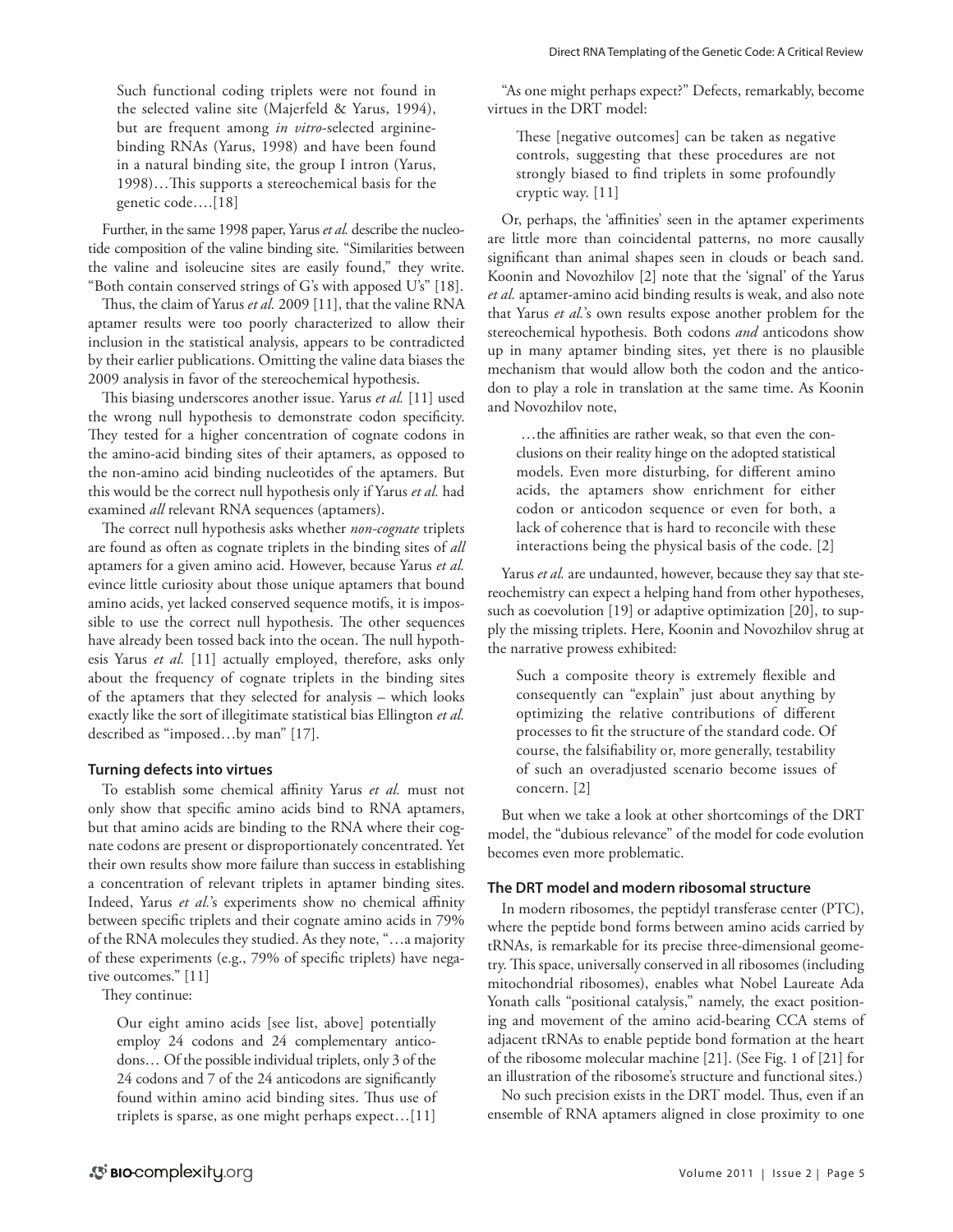another, and even if they did so in a way that would in theory specify an amino acid sequence with biological relevance (a dubious proposition, see below), no evidence shows that amino acids thus carried by the RNA aptamers would form *peptide bonds*, especially in any realistic prebiotic setting.

In extant cells, the tRNAs that hold amino acids in place for peptide bond formation do so using *covalent* bonds. These strong chemical attachments enable the tRNA to present the amino acid at a distance from the main body of the tRNA molecule, to prevent any steric hindrance to peptide bond formation. The DRT model RNA aptamers, however, bind amino acids using weaker non-covalent associations. As a result, the RNA aptamers *have* to make more extensive contact with their amino-acid ligands.

This raises the possibility that the RNA aptamers will either partially, or completely, envelope the amino acids to which they are bound, or that they will otherwise introduce steric hindrance to peptide bond formation.2 Recognizing this problem, Yarus *et. al* have carefully engineered their aptamers to ensure that they attach to the side groups of their corresponding amino acids, rather than only to the  $\alpha$ -amino and  $\alpha$ -carboxyl groups, where peptide bonds form. This engineering clearly represents intelligent design, and thus does not simulate an undirected stereochemical origin of the genetic code, but rather its opposite.

 These facts should give pause to the reader. If a "sloppier" and less precise system of stereochemical templating would actually work to build proteins, where is the evidence for that, and why did the modern system ever develop? All protein assembly machines for which we have genuine functioning examples require at least the complexity and precision of prokaryotic ribosomes. Hypothetical simpler systems are hypothetical for good reason: they have not been shown to work.

Figure 4, taken from [11], represents the first stage in the DRT model. From the figure, it appears that the RNA template aligns the amino acids (circle, square, and triangle, with their leaving groups represented as small black ovals) neatly for peptide bond formation. But this arrangement does not fit with the actual architecture of modern ribosomes.<sup>3</sup> As Andrew Ellington and colleagues at the University of Texas-Austin note, the entire schema of Yarus *et al.* would need to be stood on its head, mov-

<sup>2</sup> Indeed, Yarus *et al*. acknowledge that, absent engineering, RNA aptamers will tend to bind to the α-carboxyl and α-amino groups (i.e., the groups where peptide bonds form). In describing how RNA aptamers bind to amino acids, they note that "it is straightforward for RNA to bind an amino acid via its polar features. An important initial implication is that all free amino acids may be RNA bound, because the α-amino and α-carboxyl are always present, supplying good complements to the hydrogen bonding donors and acceptors, for example, at the peripheries of bases, base pairs, and base triples" [11]. In their isolecuine experiments, therefore, Yarus *et al*. took steps to ensure that "glycine was added to both [selection and elution] buffers to discourage enrichment of species with exclusive affinity for the amino group of the ligand" [18]. This intervention is biochemical engineering, with no prebiotic (undirected) analogue. In their phenylalanine experiments, Yarus *et al.* noted that "we selected sidechain-specific RNA binding sites to ensure that the binding target extends beyond interaction with this positive [α-amino] charge" [22] – another instance of engineering, with no prebiotic analogue. Undirected chemistry, which is not looking to construct a genetic code, would not be discriminating.

<sup>3</sup> As Knight and Landweber note, "The main objection to [the DRT model] is that it requires a discontinuity at the point at which adaptors take over from direct templating. Furthermore, it requires that each residue in a peptide be encoded by a large RNA site, but the evolvability of such a system may be limited depending on how specificites are connected in sequence space….There are also potential reading frame difficulties in shifting from many bases per amino acid to only three bases per amino acid" [15].



**Figure 4. First stage in the DRT model (from Yarus** *et al***. [11]).** The diagram is *conceptual*, not chemical: circle, square, and triangle represent different amino acids aligned for peptide bond formation, with their leaving groups illustrated by small black ovals; the yellow rectangle is the sequence of RNA aptamers jointly providing a direct RNA template (DRT). "Antic" abbreviates an anticodon sequence. **doi:**[10.5048/BIO-C.2011.2.f4](http://dx.doi.org/10.5048/BIO-C.2011.2.f4)

ing amino acids *away* from the RNAs binding them, to make the functional transition from a hypothetical direct RNA template to what is observed in ribosomes today. The implausibility of such biochemical 're-engineering,' Ellington *et al.* argue, is self-evident:

Thus, if ribosomal RNA is a lineal descendant of these peptide synthetase ribozymes [the Yarus *et al.* aptamers]…then peptide bond formation should still occur adjacent to codons. There is no *a priori*, stereochemical rationale for the separation in space of codons and amino acids, and the large-scale movement of substrates relative to a coevolved active site would be both unnecessary and unprecedented. However, in the modern translation apparatus not only are amino acid substrates and the catalytic core not in direct contact with codons, but amino acids are held rather far away  $(>70 \text{ Å})$  from codons by a relatively inflexible RNA intermediate, tRNA. It is easier to contradict the [stereochemical affinity] aptamer-codon hypothesis than to invent rationales for how and why tRNA stood up during the course of evolution. [17]

Figure 5 shows what bothers Ellington *et al.*, and should bother anyone who thinks about the massive structural changes



**Figure 5. Problem of reversing the orientation of binding templates.** To achieve the topology of modern ribosomes (left) would require disrupting the mode of templating in the DRT model (right). R, arginine tRNA; I, isoleucine tRNA. (After Ellington *et al.* 2000 [17].) **doi:**[10.5048/BIO-C.2011.2.f5](http://dx.doi.org/10.5048/BIO-C.2011.2.f5)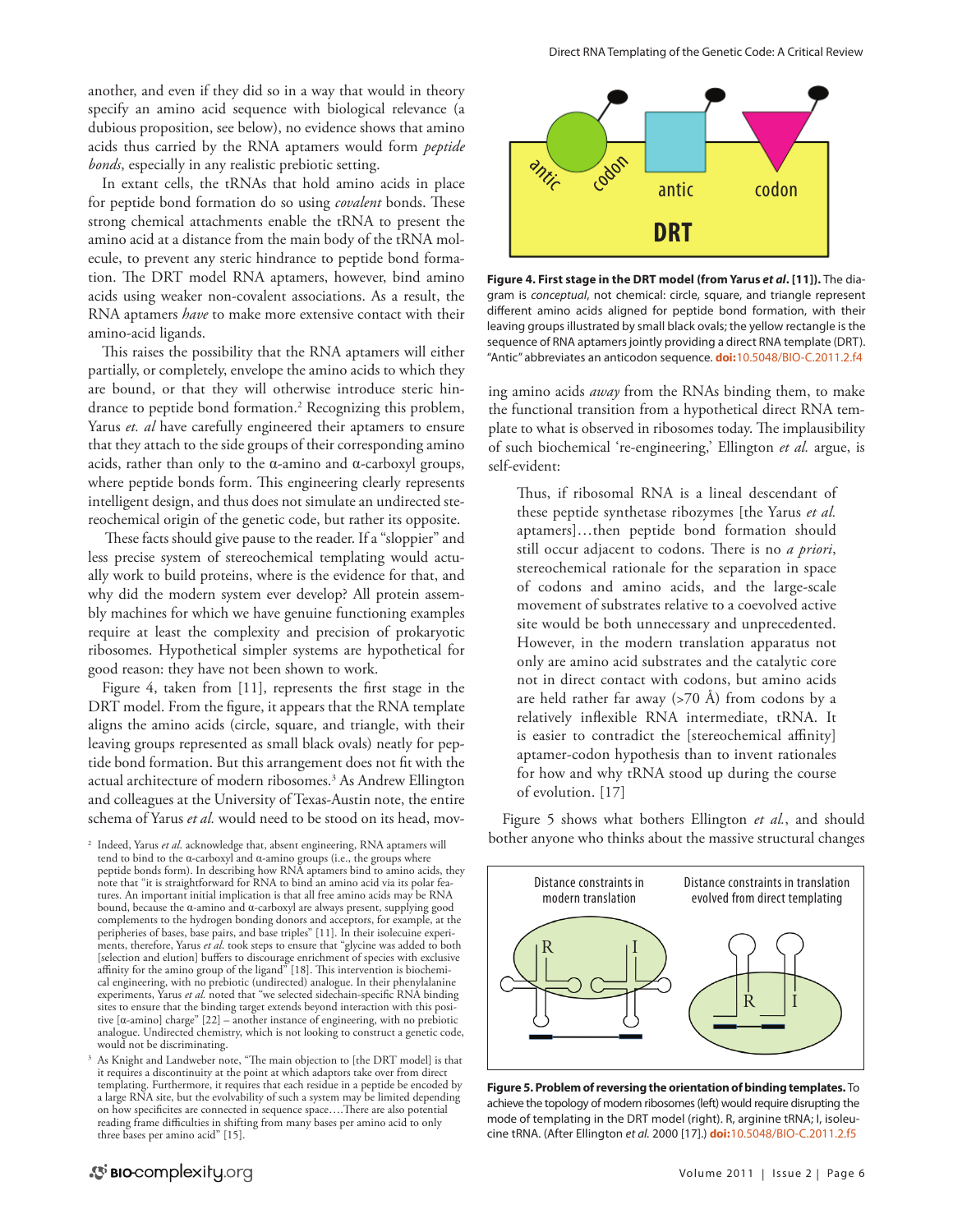required to move from a direct RNA template, as postulated by Yarus *et al.*, to modern ribosomes. If aptamers directly positioned amino acids when protein assembly first evolved, then that direct association would need to have been lost, or reversed, to reach what we see today in ribosomes, with codons, anticodons, and amino acids attached to tRNAs at a universal 3' CCA stem. Once again, the "dubious relevance" of the DRT model becomes apparent.

#### **Complex amino acids are an unlikely starting point**

If one looks again at the amino acids Yarus *et al.* tested for RNA binding affinities (Fig. 3), one can see that their side chains are relatively large and complex. Smaller amino acids with simpler side chains, such as glycine, serine, or alanine, are missing from the list (and valine failed entirely to correlate with the DRT model). This raises a major difficulty for the DRT model.

Recall that the biosynthetic pathway to a large and relatively complicated amino acid, such as tryptophan, is anything but simple. Surely it would be more plausible, under the DRT model, to try to find aptamers binding the simpler amino acids first? If stereochemical affinities caused the first genetic code, then we should expect to see those affinities in the easiest-tosynthesize amino acids, not in amino acids requiring elaborate, functionally-integrated biosynthetic pathways.

Because those biosynthetic pathways involve many enzymes, extant cells would require a pre-existing translation system in order to make them. Since attempts to explain the origin of the genetic code are also attempts to explain the origin of the translation system (indeed, there can be no translation without a code), Yarus *et al.*'s findings raise an acute chicken and egg problem. Which came first, the aptamer-amino acid affinities that Yarus *et al.* propose as the basis of the code and translation system, or the translation system that would have been necessary to produce those amino acids (and, thus aptamer-amino acid affinities) in the first place?

Although Yarus *et al.* did not find evidence of aptamer-amino acid affinities for the simplest-to-synthesize amino acids, they profess to find nothing odd about this result. As they explain:

Finally, it is sometimes thought to be surprising that amino acids like arginine and tryptophan, which have complex biosyntheses, are found to belong to the stereochemical group….However, we do not think these findings raise a new or difficult point. Firstly, replication of RNAs accurately so as to preserve ribonucleotide sequences is among the logical necessities for the evolution of coding and translation. Thus highly organized nucleotide synthesis pathways and energy metabolism must have existed in the environment that saw the development of translation; it seems to add little new complexity to impute a concurrent pathway for synthesis of arginine or tryptophan. Secondly, when little information is available it seems to us particularly important to follow the data, rather than preconceptions for which experimental evidence is absent. [11]

In for an inch, in for a mile, it seems. But it is simply false that "little information is available," as Yarus *et al.* claim. Leslie Orgel once termed the imagining of special prebiotic conditions in order to preserve a favored hypothesis as "pigs can fly" assumptions, precisely because they defy *what is already known* about biochemistry and plausible prebiotic conditions [23]. Koonin and Novozhilov explain that the artificial conditions of many origin-of-life experiments yield a net gain of zero, in terms of genuine understanding, if the results disappear when those conditions are removed:

…it makes sense to ask: do the analyses described here, focused on the properties and evolution of the code *per se*, have the potential to actually solve the enigma of the code's origin? It appears that such potential is problematic because, out of necessity, to make the problems they address tractable, all studies of the code evolution are performed in formalized and, more or less, artificial settings (be it modeling under a defined set of code transformation or aptamer selection experiments), the relevance of which to the reality of primordial evolution is dubious at best. [2]

#### **Troubled by tryptophan**

Recent work from the Yarus lab provides an encouraging counterpoint, however, to the shortcomings we have surveyed above [24], and gives us some hope that Yarus *et al.* may begin to look at the DRT model with more healthy skepticism.

Recall that in their 2005 experiments [10], Yarus *et al.* isolated aptamers binding tryptophan (Trp); the sequences they selected for analysis contained a conserved "CYA motif." But biological functions—such as binding Trp—require sites that are not merely necessary but also *sufficient* to produce a given effect. That a sequence such as the CYA motif is conserved, however, does not show that it is *sufficient* for binding: "conservation finds only invariant sequence elements that are necessary for function, rather than finding a set of sequence elements sufficient for function" [24]. Other sequences and structures, perhaps not conserved, may also be needed.

Thus, Yarus *et al.* wondered if the CYA motif was sufficient to bind Trp, a finding which, if demonstrated, would support the DRT /stereochemical hypothesis. To answer this question, they placed the CYA motif "in a random-sequence background" —i.e., they embedded the motif in longer randomized RNA strands—reasoning that if the sufficient "sequence and structural elements required for function were present…we would predict a large fraction of the resulting sequences to show full activity" [24]. Conversely, if additional elements were needed, the CYA motif alone would fail to bind Trp.

What they found surprised them. "When we tested the sufficiency, as well as the necessity for Trp affinity," they observe, "…the single loop [CYA motif] model failed" [24]. Yarus *et al.* then re-examined their Trp-binding aptamers, and discovered that *non-conserved* elements, "elusive to normal criteria of sequence or structural conservation" [24], were required for function.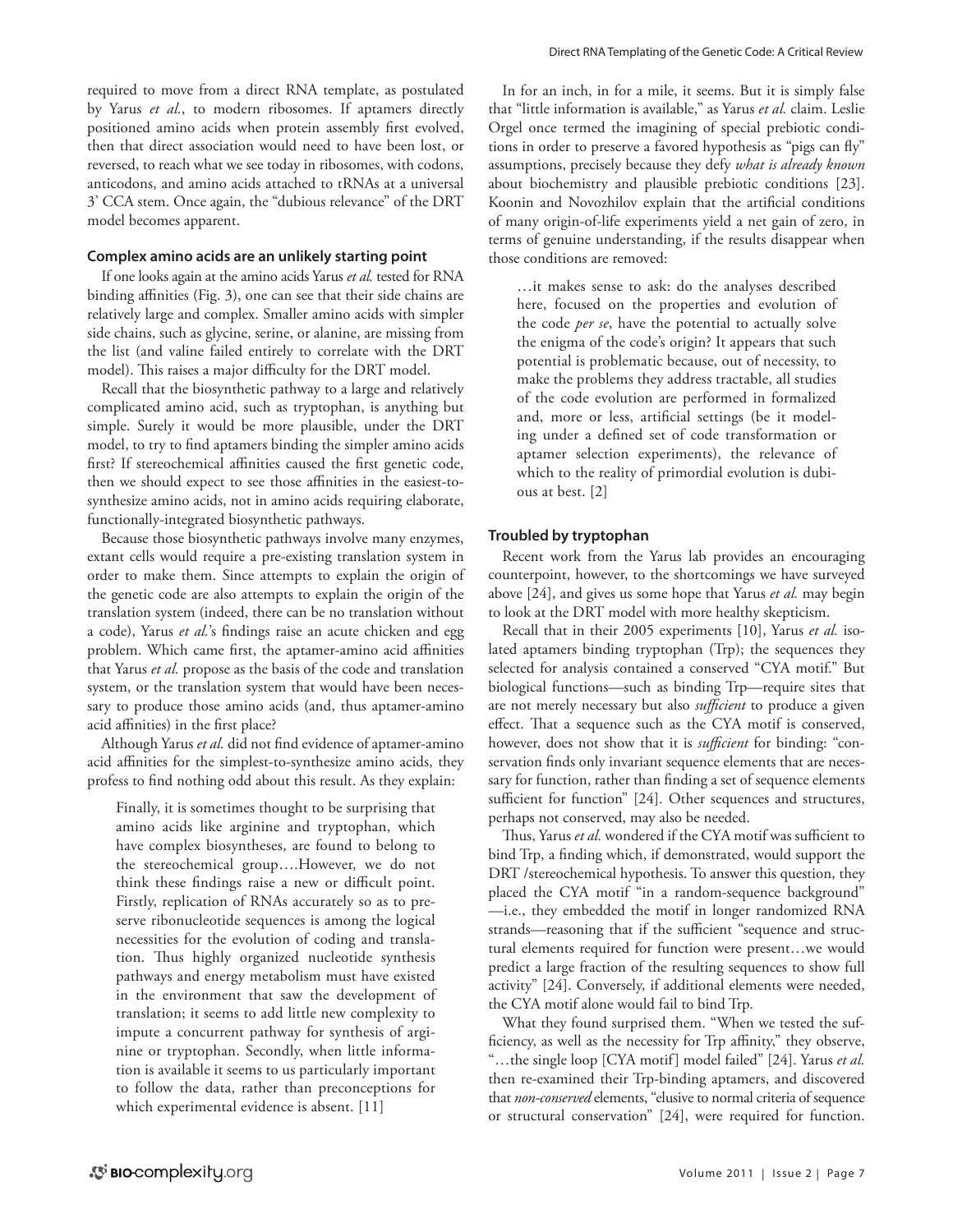The CYA motif was necessary for Trp binding (that is, in the class of CYA motif sequences; as noted above, other aptamers lacking the motif also bound Trp), but was not sufficient.

The consequences of this finding for the DRT model are significant. Statistical estimates of the occurrence of cognate codons in aptamers "depend on an accurate census of an active site" [24]. If non-conserved but functionally necessary sequences and structures in aptamers are overlooked, however, estimates based only on conserved motifs will be incorrect. As Yarus *et al.* note,

previous estimates of the probability of finding particular types of RNA sites…may be inflated by failing to take into account undetectable, but nonetheless important parts of the active site, such as those revealed here. [24]

These new results underscore the point we made above: data relevant to Yarus *et al.*'s statistical analyses of amino acid-binding aptamers should not have been discarded. We are encouraged that they have begun to rethink the tryptophan analysis.

#### **The DRT model and the sequencing problem**

One further aspect of Yarus's work needs clarification and critique. One of the longest-standing and most vexing problems in origin-of-life research is known as the sequencing problem, the problem of explaining the origin of the specifically-arranged sequences of nucleotide bases that provide the genetic information or instructions for building proteins.

Yet, in addition to its other deficiencies it is important to point out that Yarus *et al.* do not solve the sequencing problem, although they do claim to address it indirectly. Instead, Yarus *et al.* attempt to explain the origin of the genetic *code*—or more precisely, one aspect of the translation system, the origin of the associations between certain RNA triplets and their cognate amino acids.

Yarus *et al.* want to demonstrate that particular RNA triplets show chemical affinities to particular amino acids (their cognates in the present-day code). They try to do this by showing that in some RNA strands, individual triplets and their cognate amino acids bind preferentially to each other. They then envision that such affinities initially provided a direct (stereochemical) template for amino acids during protein assembly.

Since Yarus et al. think that stereochemical affinities originally caused protein synthesis to occur by direct templating, they also seem to think that solving the problem of the origin of the code would also simultaneously solve the problem of sequencing. But this does not follow. Even if we assume that Yarus *et al.* have succeeded in establishing a stereochemical basis for the associations between RNA triplets and amino acids in the present-day code (which they have not done; see above), they would not have solved the problem of sequencing.

The sequencing problem requires that long RNA strands would need to contain triplets already arranged to bind their cognate amino acids in the precise order necessary to assemble functional proteins. Yarus *et al.* analyzed RNA strands enriched



**Figure 6. The sequencing problem.** In this conceptual (not chemical) diagram, RNA nucleotides (the black strands) which bind amino acids (represented by the green circle, blue square, and magenta triangle) occur in longer aptamers with non-binding bases. To specify protein sequences, which require many different amino acids, code-relevant (i.e., amino acid-binding) nucleotides must be removed from their native aptamers, and re-assembled into new *sequenced* aptamers with correct orientations and molecular distances, to achieve functional sequences of binding sites. **doi:**[10.5048/BIO-C.2011.2.f6](http://dx.doi.org/10.5048/BIO-C.2011.2.f6)

in specific code-relevant triplets, and claim to have found that these strands show a chemical affinity with their cognate amino acids. But they did not find RNA strands with a properly sequenced series of triplets, each forming an association with a code-relevant amino acid as the DRT model would require, and arranged in the kind of order required to make functional proteins. To synthesize proteins by direct templating (even assuming the existence of all necessary affinities), the RNA template must have *many properly sequenced* triplets, just as we find in the actual messenger RNA transcripts.

To produce such transcripts, however, would require excising the functional (information-carrying) triplets with coderelevant affinities, from the otherwise non-functional (random) individual RNA strands in which Yarus *et al.* claim to find such triplets, or linking such strands in a way that allows coding (Fig. 6). Functional triplets would need to be concatenated and arranged, to construct something akin to a gene, which could directly template functional proteins. But Yarus *et al.* do not explain how any of this, least of all the specific arrangement of the triplets, would occur. Thus, they fail to solve the sequencing problem.4 Indeed, even if Yarus *et al.* had succeeded in explaining the origin of triplet-cognate amino acid associations, and even if these associations constituted a fully *functional* code (questionable propositions, as we have indicated), their work would leave unaddressed the crucial sequencing problem. We think it is important to make this limitation in Yarus' work clear, because some scientists, as we discuss below, have claimed that Yarus *et al.* have refuted contemporary versions of the intelligent design hypothesis that do address the sequencing problem.

<sup>&</sup>lt;sup>4</sup> Of course, Yarus *et al.* might have claimed, more modestly, that the associations they purport to find in their aptamers provide a stereochemical basis for the genetic code. RNA aptamers might originally have functioned, during translation, in the role that transfer RNAs and aminoacyl tRNA synthetases play today. Yet clearly such a system would still need functional genes to provide instructions for building proteins—in which case, the sequencing problem would remain unsolved.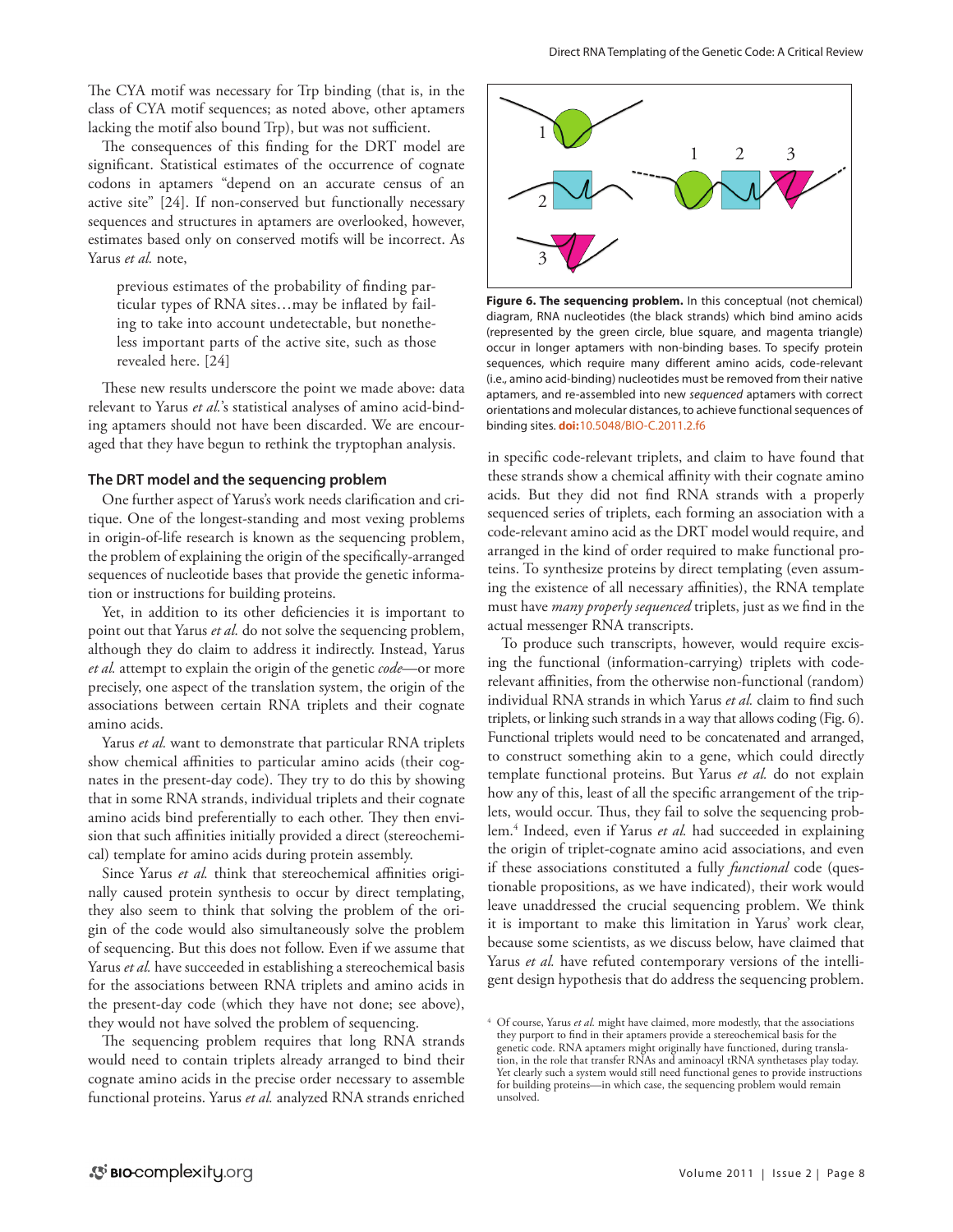# **DISCUSSION**

The origin of one of the most foundational features of all living organisms—the genetic code—requires careful analysis. Despite the problems with the DRT model described above, some have argued that the model shows that biological information arises directly from chemistry. For this reason, Arthur Hunt and others have claimed that the DRT model of Yarus *et al.* shows the "very heart" of the theory of intelligent design "is wrong" [13]. Citing Yarus *et al.*, Dennis Venema has likewise said that the evidential strength of the DRT model exposes "a serious flaw" in the argument for intelligent design [14], as presented in the recent book written by one of us (Meyer), *Signature in the Cell: DNA and the Evidence for Intelligent Design* (hereafter, *Signature*) [25].

*Signature* argues that intelligent design provides the best explanation for the origin of the sequence-specific digital information (the genetic text) necessary to produce the first living cell. *Signature* shows, first, that no undirected chemical evolutionary process explains the origin of the information necessary to produce the first life and, second, that intelligent agents, and only intelligent agents, have demonstrated the causal power to produce large amounts of functionally specified digital information (or specified complexity)—at least, starting from purely chemical antecedents. (*Signature*'s argument concerns the efficacy of chemical, not biological, evolutionary processes.) In other words, *Signature* argues that organisms were intelligently designed, because of the presence of specifically-arranged nucleotide bases in DNA and RNA in even the simplest cells; that is, *Signature* addresses *the sequencing problem* (as discussed above) and presents intelligent design as the solution to it.

Nevertheless, as noted above, Yarus and his colleagues neither address, nor solve, that problem. For this reason, they do not refute the case for intelligent design based upon the presence of sequence-specific digital information in DNA and RNA (i.e., the genetic text).

In any case, they do not solve the problem of the origin of the genetic *code* either. Instead, upon analysis, we find:

- 1. Yarus *et al.*'s methods of selecting amino-acid-binding RNA sequences ignored aptamers that did not contain the sought-after codons or anticodons, biasing their statistical model in favor of the desired results.
- 2. The DRT model Yarus *et al.* seek to prove is fundamentally flawed, since it would demonstrate a chemical attraction between amino acids and codons that does not form the basis of the modern code.
- 3. The reported results exhibited a 79% failure rate, casting doubt on the legitimacy of the "correct" results.
- 4. Having persuaded themselves that they explained far more than they actually had, Yarus *et al*. then simply assumed a naturalistic chemical origin for various complex biochemicals, even though there is no evidence at present for such abiotic pathways.

To be sure, noting the inadequacies of Yarus *et al.*'s DRT model does not constitute a case *for* intelligent design. But our review does show that Yarus *et al.* have neither refuted the specific arguments for ID developed in *Signature in the Cell*, nor foreclosed the possibility that intelligent design might after all provide the best explanation for the origin of the genetic code as well.

One could argue, of course, that the inability to make progress on the longstanding problem of the origin of the code merely indicates that more work is needed. One might argue that given more time, models based solely on the interplay of undirected chance and necessity [26] will eventually solve this problem, and thus that chance and necessity should be left standing as the sole framework for inquiry.

Given, however, the repeated failures to account for the origin of the code within this essentially materialistic framework, it may well be time to consider other approaches.

We see three reasons for so doing:

- 1. Persistent lack of progress on a scientific problem is exactly what one should expect when a causal puzzle has been fundamentally misconceived, or when the toolkit employed in causal explanation is too limited.
- 2. Our knowledge of cause and effect, long understood to be the basis of all scientific inference and explanation, affirms that true codes—and the semantic relationships they embody—always arise from intelligent causes. The methodological principle here finds its roots in Isaac Newton's First and Second Rules of Reasoning in Philosophy [27]; in particular, his second, which states, "…*to the same natural effects we must, as far as possible, assign the same causes."*

If the genetic code as an effect gives evidence of irreducible semantic or functional mappings—i.e., if what we see operating in cells is not *like* a code, but genuinely *is* a code—then we should seek its explanation in the only cause "true and sufficient" to such effects: intelligence. Moreover, we should expect that hypotheses employing causes other than intelligence will collapse under the weight of unexplained data. Anything that does not actually *cause* **x**, cannot *explain* **x**.

3. To the extent that Yarus *et al.* succeed in establishing any biologically relevant associations between base triplets and cognate amino acids—any correspondences reminiscent of the actual code—they did so as a result of their own intelligent intervention.

Yarus himself, of course, thinks that his work establishes that "it is not credulous" [3] to think that natural processes may explain the origin of the genetic code. But it *would* be credulous to see a natural process at work in what is, in fact, an intelligently-directed or manipulated experiment. As Robert Shapiro has forcefully argued, origin-of-life experiments succeed to the degree that cheating (intelligent intervention) is implicated. "In every case," he notes, "the result was due to the flagrant inter